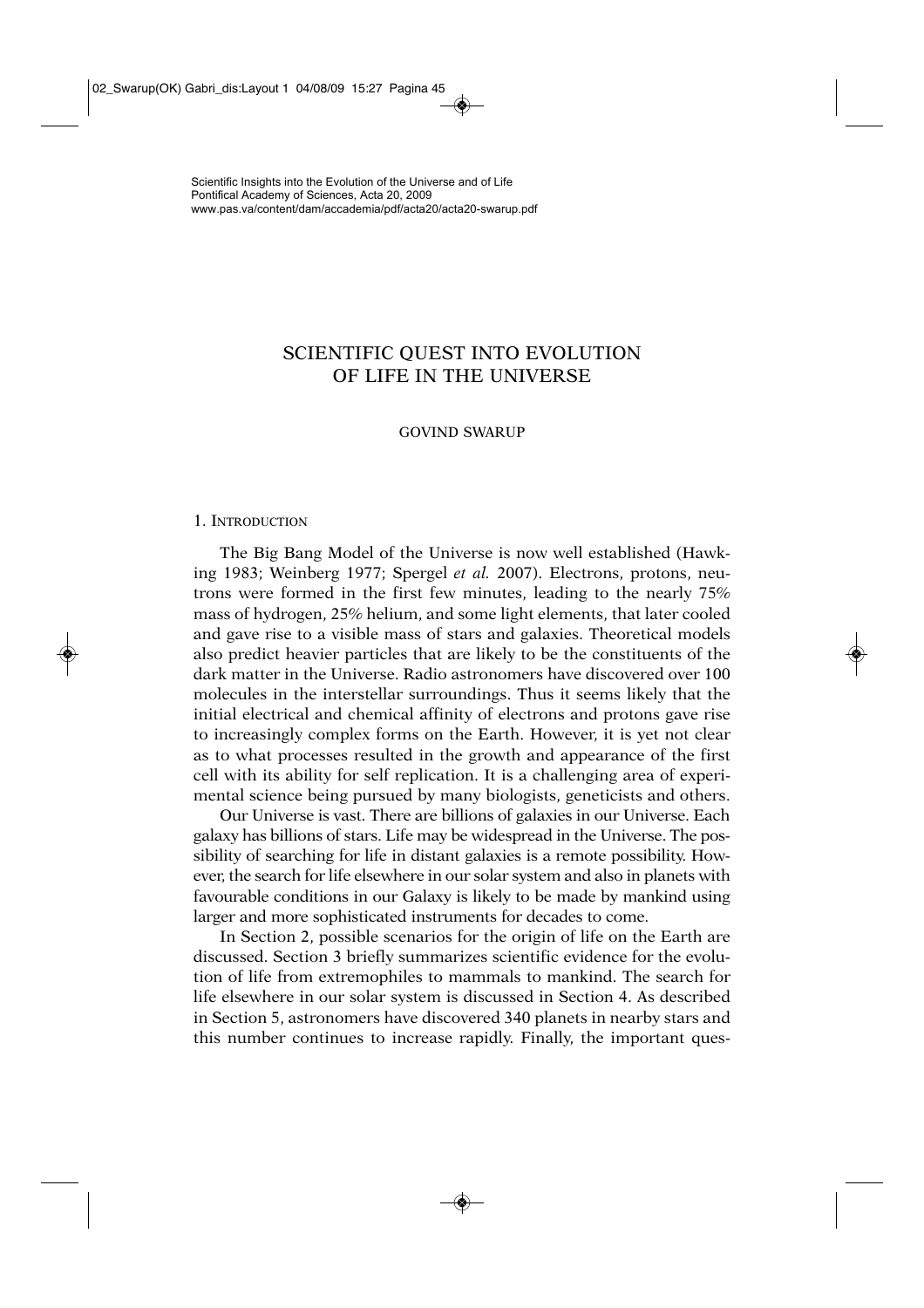tion: are we alone? Section 6 describes endeavors by radio astronomers in the Search for Extraterrestrial Intelligence (SETI) that started with the pioneering effort by Frank Drake in 1959 using a relatively modest radio telescope and receiver system. Many SETI observations have been made over the last 50 years using larger radio telescopes. However, the sensitivity of existing radio telescopes is not sufficient to search for very weak signals from distant parts of our Galaxy. I describe in Section 7 new initiatives for SETI that would allow probing towards millions of stars. Optical SETI is briefly described in Section 8. Summary is given in Section 9.

#### 2. ORIGIN OF LIFE ON THE EARTH

Three main scenarios have been proposed for the origin of life on the Earth.

# (a). *Did lightning and volcanoes spark life on the Earth?*

Soon after the formation and cooling of the Earth about 4.5 billion years ago, numerous large volcanoes and lightning occurred on the Earth that may have provided sufficient energy for the synthesis of molecules. In a famous experiment carried out in 1953, Stanley Miller, a graduate student of Harold Urey, put ammonia, methane, hydrogen and water in a sealed flask, applied electrical sparks and detected 5 amino acids that are some of the building blocks of proteins (Miller 1955). After Miller's death in May 2007, Dr. Bada, who was one of the graduate students of Miller, got access to a boxful of vials containing dried residues resulting from the various experiments carried out by Miller during 1953 and 1954. In 2007, Adam Johnston joined Dr. Bada's laboratory on an internship. Besides the apparatus known in textbooks, Miller also used one that generated a hot water mist in the spark-flask, simulating a water vapor-rich volcanic eruption. Johnston reanalyzed the original extracts of this experiment using modern techniques. The volcanic apparatus produced 22 amino acids including those that were not identified from the Miller-Urey experiment (Johnston *et al.* 2007). However, many doubts have been raised about this scenario for the origin of life, such as Earth's environment and its constituents 3.5 billion years ago that may not have been conducive to the growth of life.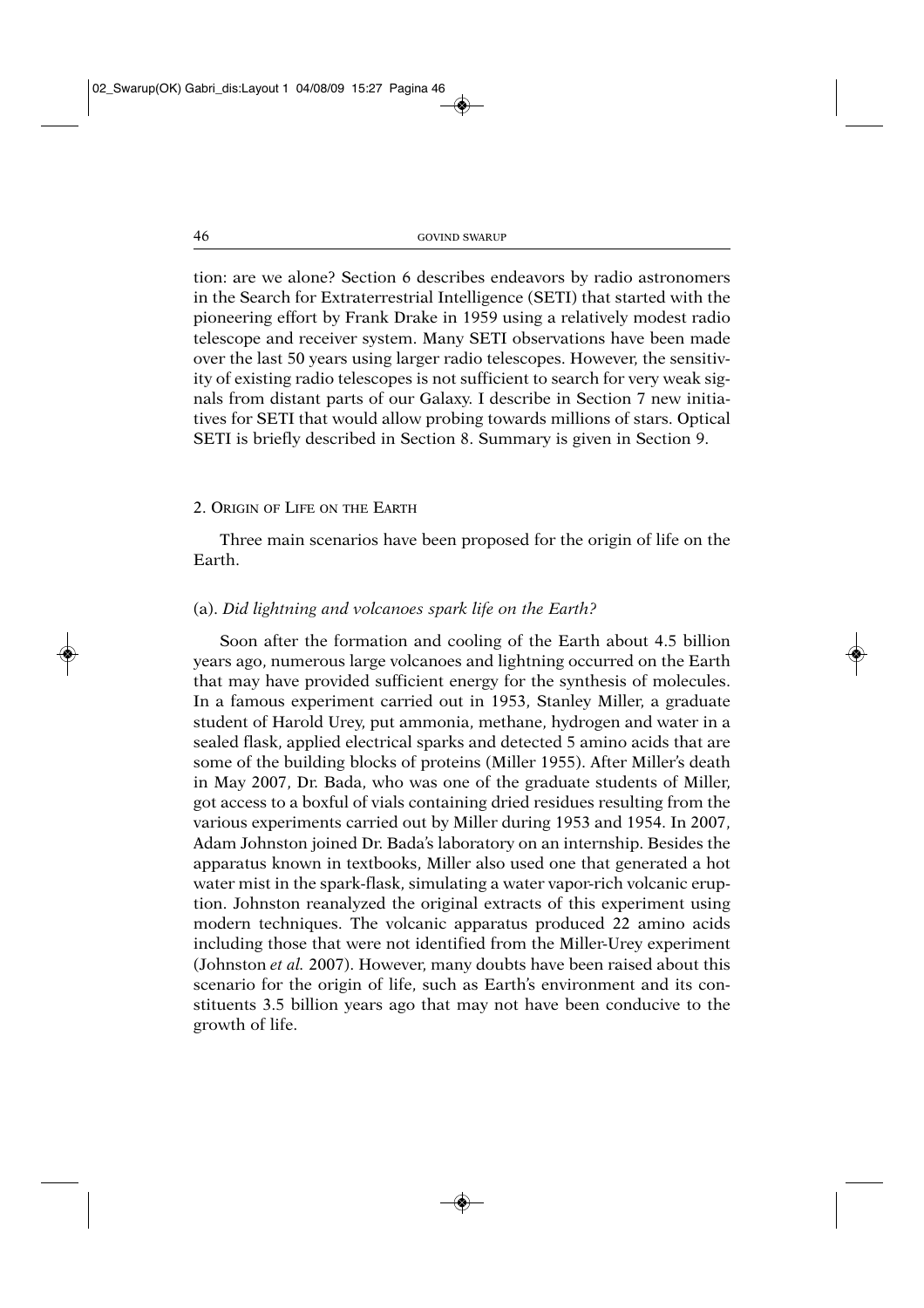# (b). *Origin of Life in deep sea hydrothermal vents*

In recent years scientists have discovered a rich variety of simple forms of life (extremophiles: see Section III) in deep sea hydrothermal vents containing sulfides and other minerals. It is currently believed that these hydrothermal vents may provide a suitable environment where the building blocks first came together for the evolution of life gradually over millions of years.

# (c). *Life forms on earth came from Outer Space*

Radio astronomers have discovered over 100 molecules in the interstellar medium. It may be that cellular life exists elsewhere in our Galaxy and could be carried far and wide by comets, seeding the planets in our solar system (hypothesis of panspermia). It is not clear whether such life forms will survive in comets over a long period against bombardment by cosmic rays containing very energetic protons. Nevertheless, the discovery of amino acids in some of the meteorites has suggested that the building blocks of life on the Earth came from outer space, eliminating the need for finding chemical processes that could produce pre-biotic material on Earth. Another possibility is that the meteorites carried life forms from a planet such as Mars in our solar system. However the organisms travelling on a rock ejected from one body in the solar system to another would be subjected to radiation, vacuum and extreme temperatures. Continuing exploration of planets and some of their satellites may find *none, same or different forms of primitive life therein, and thus discriminate between various models*.

## 3. EVOLUTION OF LIFE

It is a vast subject and has been discussed in detail by many authors in these proceedings (also in a textbook by Jones 2006). I give here a sketchy summary in order to postulate that there is a reasonable probability that life may exist elsewhere in our Galaxy.

Fossil records provide evidence that there existed RNA/DNA-protein life  $\approx$  2.5 billion years ago. The origin of life took place much earlier. Its origin is likely to have taken place from the pre-biotic stage to the RNA world, but details are not clear and remain a scientific challenge. Tens of thousands of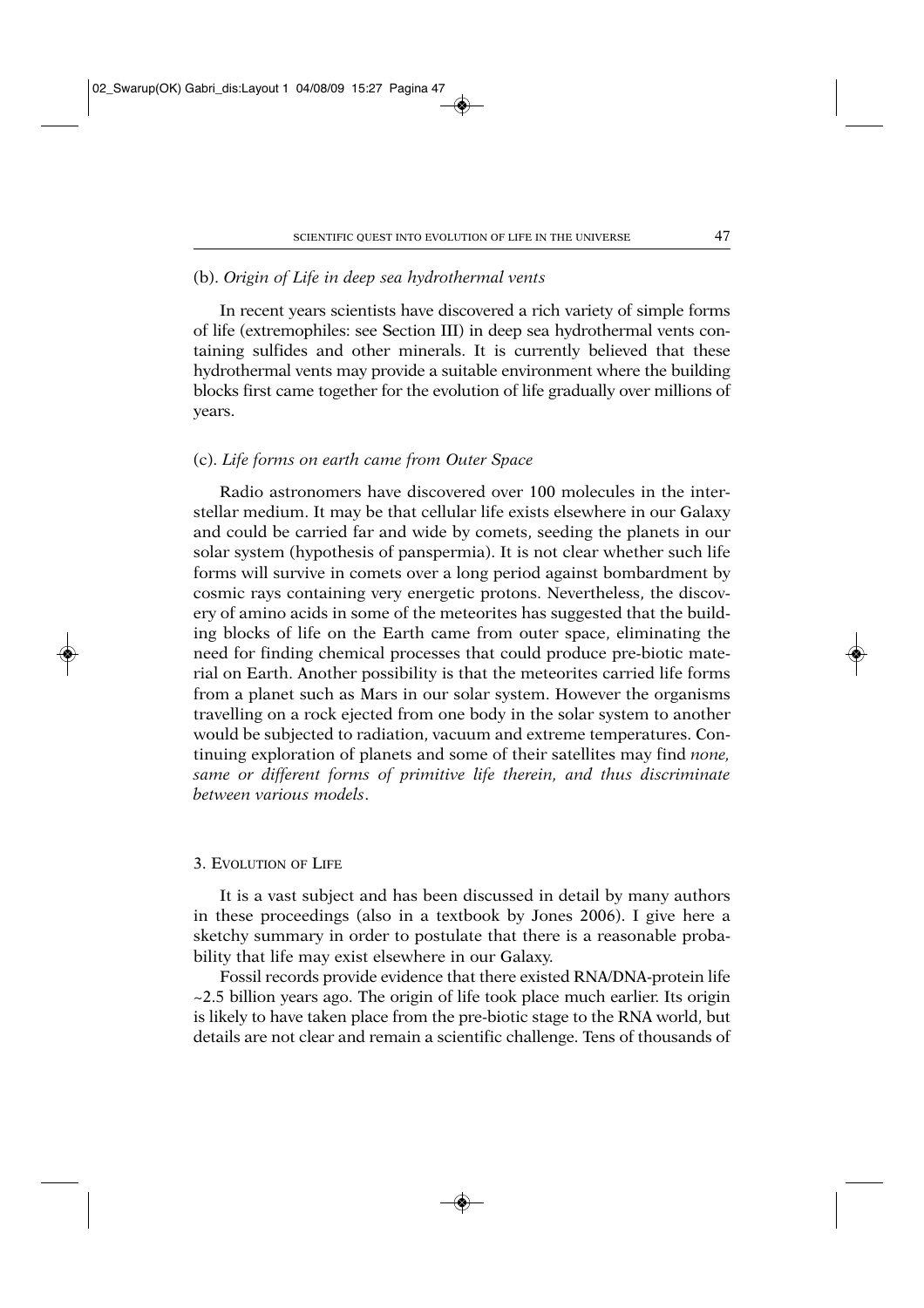fossil records show that evolution took place from single-celled prokaryotes to eukaryotes that have long genetic codes. Evolution seems to have taken over millenniums by natural selection, adaptation etc. from cynobacteria, archaens, prokaryotes, to eukaryotes to fish to amphibians to reptiles to mammals, apes to homo sapiens. However, the genesis of the anaerobic first cell, the progenote of the RNA world is an open question.

*Extremophiles*: Bacteria have the potential to adapt and grow in extreme conditions (www.astrobiology.com/extreme.html; www.bacteriamuseum.org). Extremophiles include anaerobes, thermophiles, psychrophiles, acidophiles, alkalophiles, halophiles, barophiles and xerophiles. A wide variety have been found, e.g. in hot geysers in deep oceans, in hot springs at temperatures up to ~130 degree Celsius (hot springs of Yellowstone National Park and geothermal features all over the world); in soils or floors of the ocean with high salinity (Mediterranean); in ice at -60 degree Celsius (Antarctica), etc. It is quite probable that microbes may grow and thrive in other similarly hostile places in the solar system and elsewhere in planets of distant stars.

# 4. LOOKING FOR LIFE IN MARS

Besides the recent landed missions on Mars, orbiting satellites by ESA and NASA have made photographic and spectroscopic exploration of outer planets and their moons, particularly of Mars, Jupiter and Saturn. In 2004, the scientists analyzing data of the Mars Express of ESA reported that they had detected methane in the atmosphere of Mars. Recently, astronomers have confirmed the presence of methane searching for the chemical 'fingerprints' in the spectrum of Martian atmosphere using an optical telescope in Hawaii. Some regions on Mars displayed higher concentrations than others. 'Is it geology, in which case it is the reaction between water and rock that is producing the methane, or it is biology, in which case the microbes are producing the methane?

NASA's 'Spirit' and 'Opportunity' vehicles that landed on Mars ~5 years ago provided spectacular scenery of many interesting geological features. The broken wheel of the 'Spirit' had a silver lining: it was digging trenches during its journey and some of these showed the presence of 90% silica, indicating evidence of water. NASA's Phoenix landed on Mars in May 2008 and has made extensive explorations. It has confirmed the presence of ice-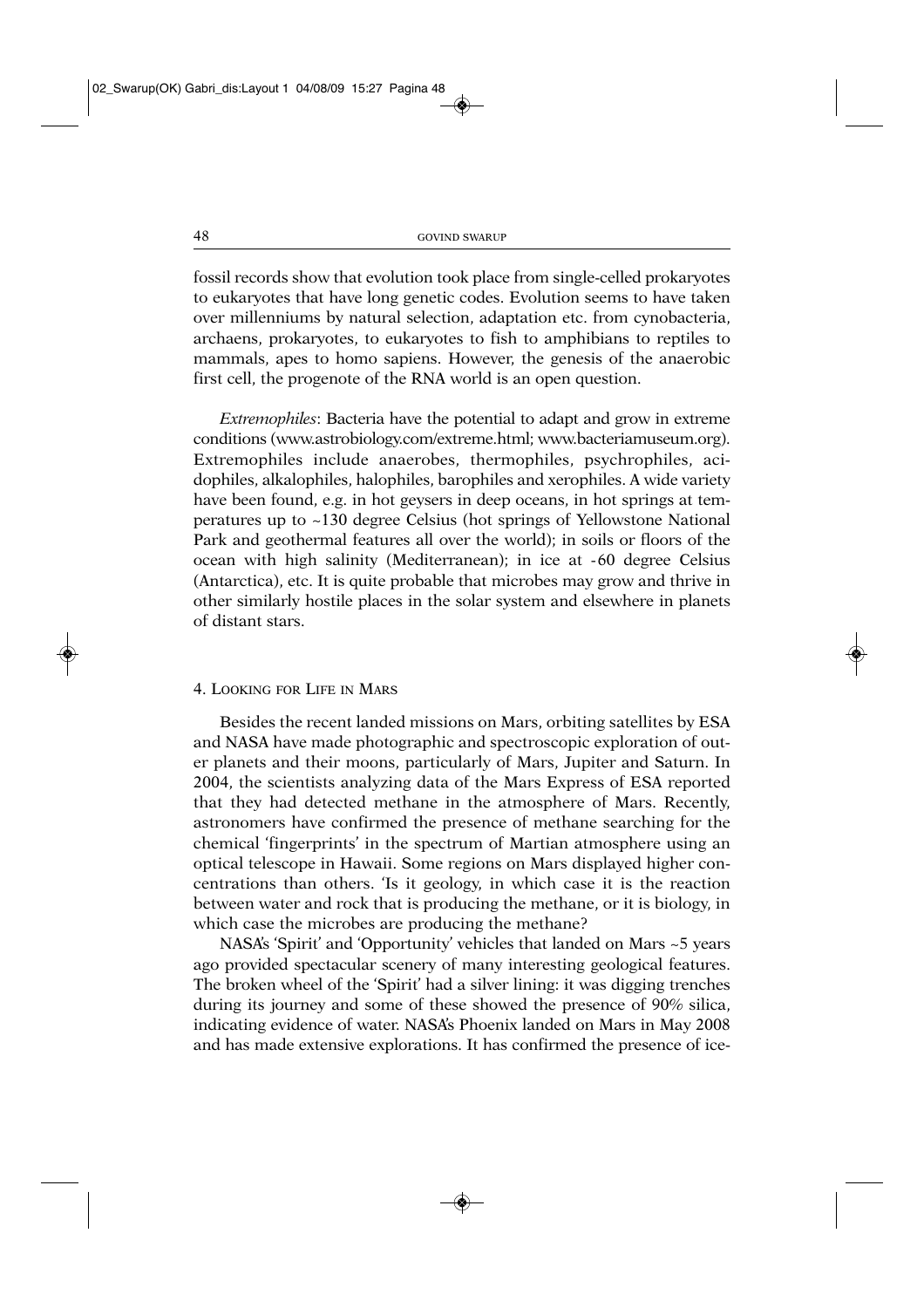water and also snow falling from Martian clouds. Soil experiments have provided evidence of past interaction between minerals and liquid water, processes that occur on the Earth. Now with the presence of methane, signs of life are getting even stronger. It would be extremely interesting to explore whether extremophiles, even archea or cynobacteria, extinct or even living, exist on Mars or elsewhere in the solar system.

#### 5. SEARCH FOR EXTRASOLAR PLANETS (EXOPLANETS)

The first exoplanet was found in 1992 orbiting a radio pulsar by accurate timing. In 1995 Michel Mayor of the Geneva Observatory discovered a planet orbiting a nearby star by measuring very tiny shifts in the spectral lines of the star caused by Doppler shift due to the planet orbiting the star. The orbiting planet results in the star rotating about a common centre of gravity of all the masses, and is called the Wobble method. It easily detects gas giants comparable or larger than the massive Jupiter, though some smaller planets are also found. Besides the above method, several other techniques are being used for searching for exoplanets (Pudritz *et al.* 2007).

If the orbital axis of a planet lies nearly perpendicular to the direction of a star, we can observe its transit causing a decrease in the luminosity of the star's light, allowing measurement of its mass. Also the light from the star probes the atmosphere of the planet giving measurements of the nature of its gaseous contents. This is called the WINK method. Transit observations have been made of ~27 exoplanet. Another method used is to search for gravitational microlensing of far away planets towards a star. This method, though time consuming, has allowed detection of a near earth size planet from a far away star.

Nearly 340 exoplanets have been discovered so far, mostly by the Wobble method, including ~27 multi-planet systems**,** (www.obspm.fr/encycl/ catalog.html). We are living in exciting times! New discoveries continue to be made every few months. On 20 March 08, methane was found in the atmosphere of an exoplanet; on 17 June 08, a trio of super-earths was found orbiting a nearby star, 42 light years away (4.2 to 9.4 earth masses); on 29 September 08, a planet of mass Mp = 0.53Mj with an orbital period of 3.7 days was discovered.

Over the next decade or two several thousand planets are likely to be discovered by space telescopes, such as Kepler (recently launched), COROT, Cassini, James-Web Telescope and many ground based telescopes,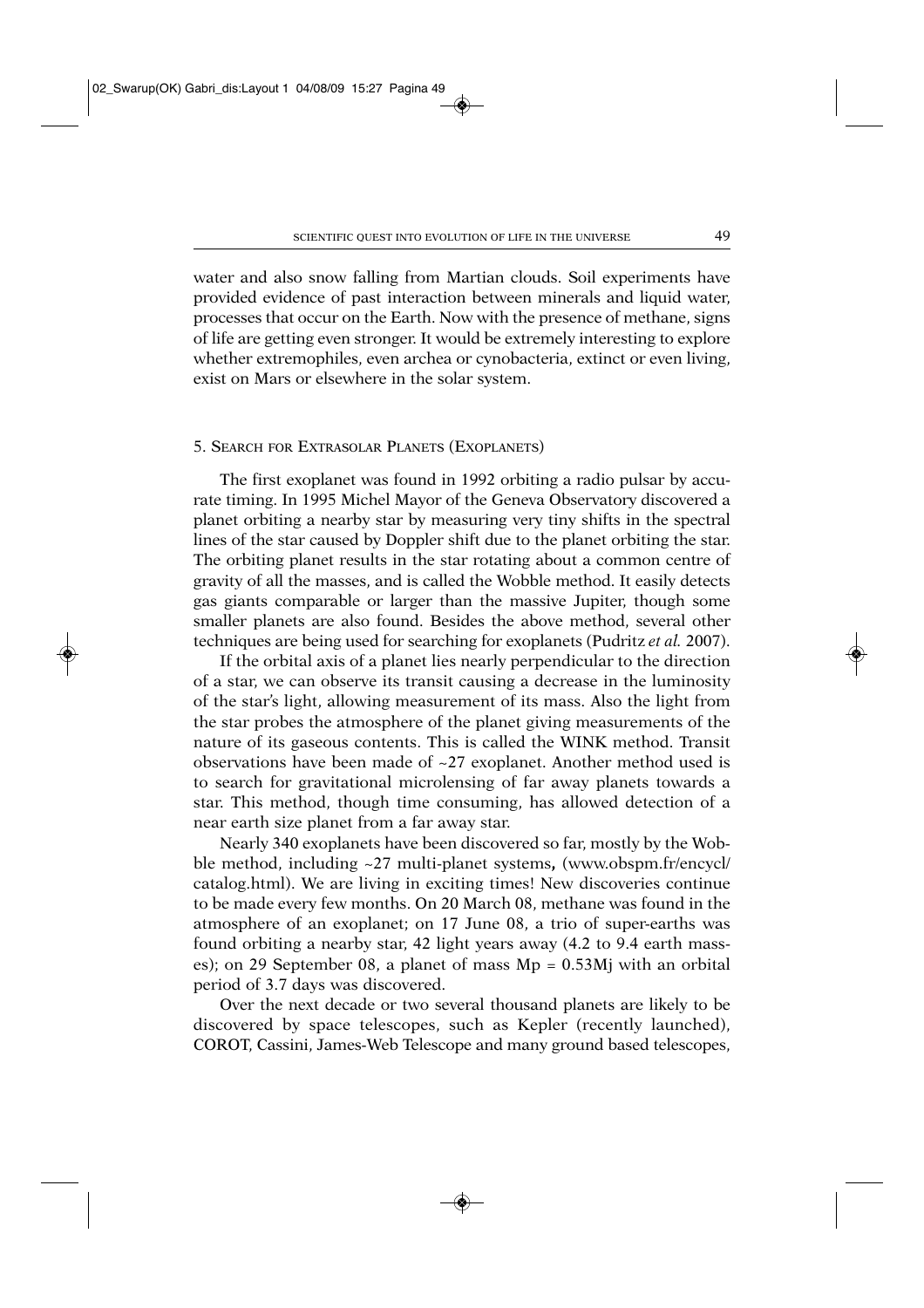including the proposed Extremely Large Telescopes (ELT) of 30m in size in USA and 42m in Europe. In the future NASA's Terrestrial Planetary Finder and ESA's Darwin will seek Earth-size planets with temperatures ~300K. Highly sensitive spectrometers may discover signs of life by detection of methane and other constituents such as  $CO<sub>2</sub>$ , ozone, oxygen, water, etc.

# 6. SEARCH FOR EXTRA-TERRESTIAL INTELLIGENCE (SETI)

In 1959 Frank Drake made a pioneering attempt using an 85ft radio telescope to search for any narrow band radio signals, presumably transmitted by an extra-terrestrial intelligent civilization. In 1959 he also postulated that the estimated number of civilizations in our Galaxy depends on a number of probabilities: the Drake Equation has 7 terms (Drake and Sobel 1967). In brief the estimate depends upon the assumed number of suitable habitable planets in our Galaxy similar to that of the Earth in the Solar system, fractions with advanced communication skills, their mean lifetime, etc. Estimates vary from one (rare Earth) to ~10000. Further it is not clear whether an advanced civilization will broadcast signals and if so in what form.

In 1959, Cocconi and Morrison suggested that a preferred frequency for SETI could be the natural emission line of the neutral Hydrogen at 1420 MHz, since Hydrogen is the building block of stars and galaxies. A distant civilization may choose some other frequency, or we may attempt to search for leakage radiation from their transmitters. There are technical reasons for searches to be carried out in the frequency range of about 1000 MHz to 10,000 MHz. This window offers a minimum in the value of the sky noise, consisting of the galactic background and atmospheric noise, and thus provides maximum sensitivity for a given radio telescope. It is called the water hole as it covers the frequency range of the line emission of neutral hydrogen, HI, and molecules OH and H<sub>2</sub>O.

Over the last few decades radio astronomers have made general searches towards various directions of the sky, and more intensively towards selected nearby stars using available radio telescopes for any signals that may have been sent by an extra-terrestrial civilization. No signal has been detected so far. However, the sensitivity of existing radio telescopes is not sufficient to search far and wide. The results of searches made so far have helped in determining upper limits on the power flux density incident on the Earth from any ETI signal. Some of the most sensitive searches carried out so far are the following: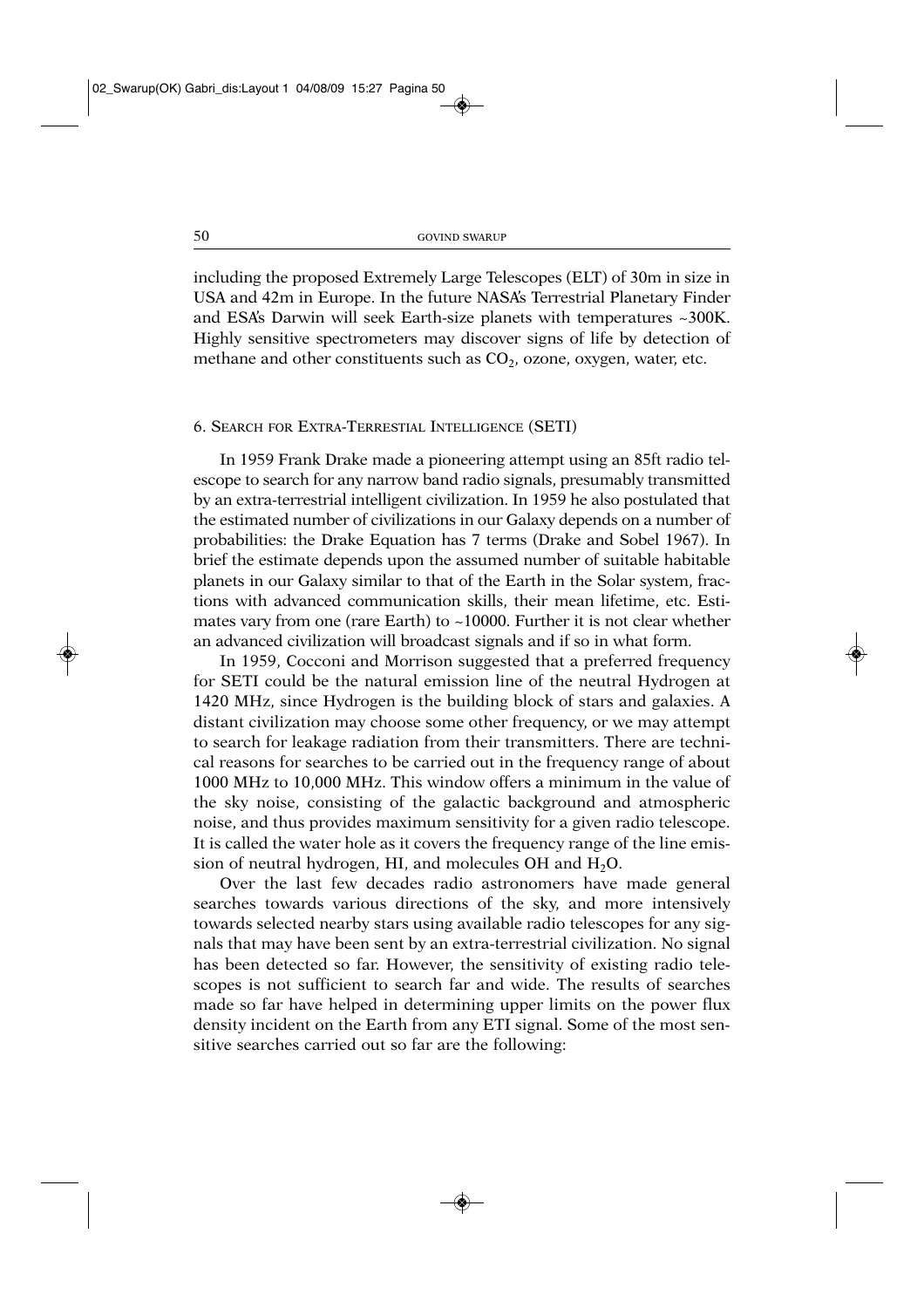*Southern sky*: A decade ago, the SETI institute and Australian scientists carried out a search towards 200 solar type stars using the Parkes Radio telescope of 64m diameter in Australia, giving a detection sensitivity limit of  $\sim 10^{-25}$  W/m<sup>2</sup>.

*Northern sky*: The University of Berkeley group is using the Arecibo Radio Telescope of ~200m diameter. They have surveyed ~800 solar type stars, reaching a sensitivity of  $\sim 10^{-26}$  W/m<sup>2</sup>. The search is continuing. Data is also being analyzed using thousands of computers across the world (SETI@Home).

No signal has been detected so far from any transmitter that may be located up to a distance of ~100 light years away, radiating towards the earth, say with a power of 10 MW connected to an antenna of 60m diameter (such transmitters exist on the Earth).

## 7. NEW SETI SEARCHES

#### 7.1*. There are many technical challenges:*

Radio telescopes with much higher sensitivity are required with a large collecting area, multiple beams, wide bandwidth and a very large digital spectrometer. It can be shown that the signal of a transmitter *can be detected farthest away,* if the bandwidth of the receiver is very narrow, say 0.1 Hz (~CW signal). Alternatively one may search for wide band narrow pulses using a receiver with large bandwidth. Therefore, we require spectrometers with terra-Hz capability that is possible today as Moore's law continues to be valid! It is also important to note that modern technology allows SETI to be carried out simultaneously with normal astronomical observations, and thus we can search millions of potential stars with modest additional investments. I describe below some new initiatives.

## 7.2*. Allen Radio Telescope (ATA), USA*

ATA consists of a radio telescope array of 350 antennas of 6m diameter. The antennas and associated electronics provide high performance. ATA has been set up at Hat Creek in California by the SETI Institute and the University of California, Berkeley (www.seti.org/ata). Forty antennas that are funded by Paul Allen of Microsoft are operational. ATA provides a large instantaneous bandwidth of ~100 MHz, 200 million spectral channels and several antenna beams of its phased array, for simultaneous searches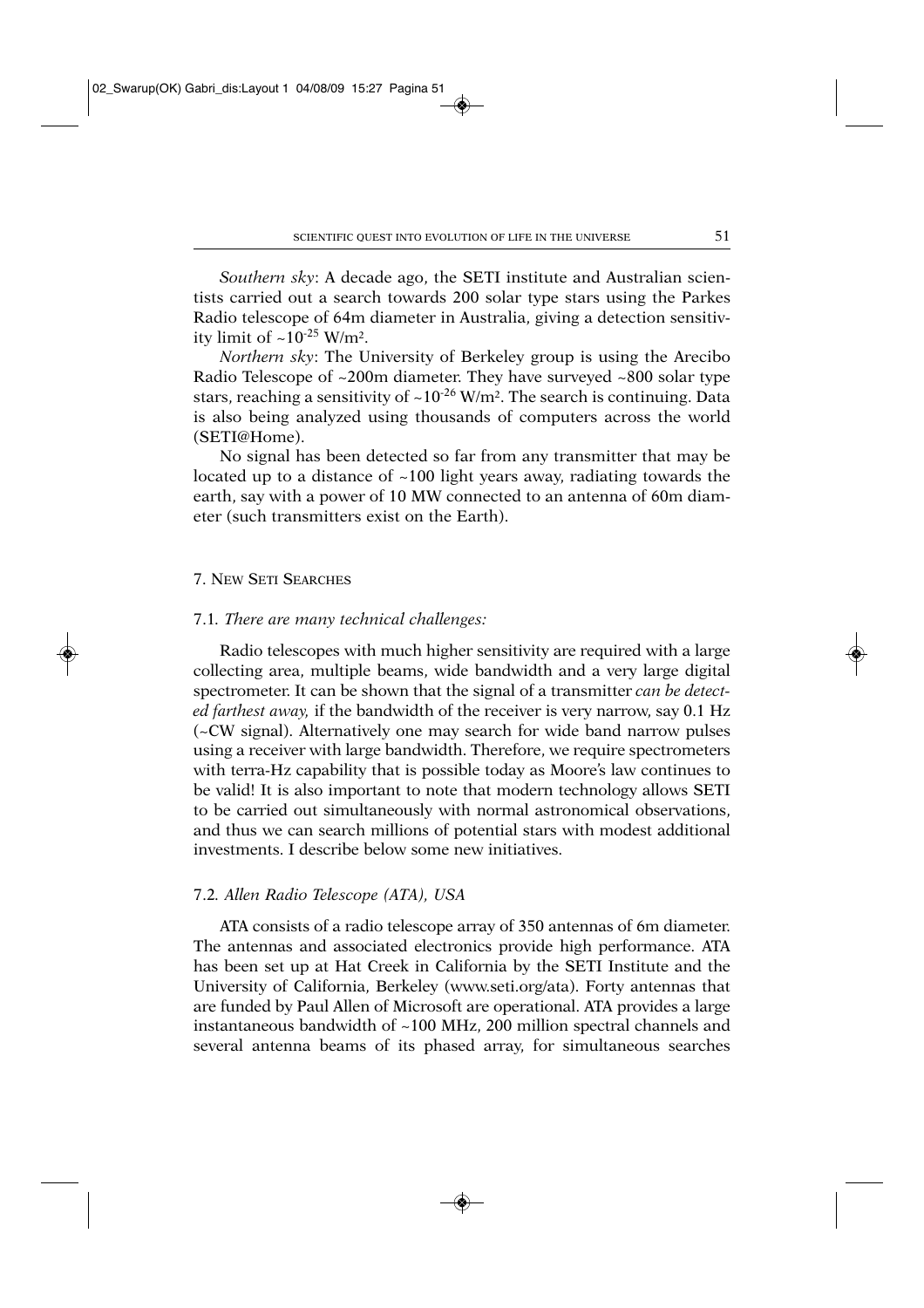towards many stars. It covers the frequency range of ~1 GHz to 11 GHz (the water hole described earlier). The goal of the SETI survey with ATA is to investigate hundreds of nearby stars over a wide frequency range from 1 to 11 GHz, with adequate sensitivity to detect a transmitter equivalent of the Arecibo radar  $(2x10^{13} \text{ W EIRP})$  located in a planet in a far away star. Another SETI survey of about 20 square degrees along the galactic plane in the direction of the galactic center will cover thousands of distant stars over a frequency range of 1420 MHz – 1720 MHz with a long integration time. At the distance of the galactic center, a detected transmitter would be radiating power equivalent to more than 25,000 Arecibo radars.

## 7.3*. The Giant Metrewave Radio Telescope (GMRT), India*

The Giant Metrewave Radio Telescope (GMRT) built in India has been in operation since 1999 (www.ncra.tifr.res.in). It is located ~80 km north of Pune in India. It consists of 30 nos. of 45m diameter dishes located in an array of ~25km in extent. It can observe over ~80% of the sky. It is currently the world's largest radio telescope operating in 5 frequency bands from ~130 MHz to 1430 MHz. GMRT is currently being upgraded and will provide nearly continuous coverage from ~40 MHz to 1430 MHz. Wide band feeds and low noise amplifiers are being installed. A software correlator with 32 MHz bandwidth has been installed recently and it will also provide multiple beams within a year. A software/hardware correlator with a bandwidth ~256 MHz or 400 MHz, with a large number of spectral channels, is planned to be completed over the next 3 years. In addition to providing cross-products of voltage outputs of all the 30 antennas for each of the spectral channels, as required for imaging, the GMRT correlator system also produces an independent output giving a sum of the voltage signals received by the 30 antennas of 45m diameter, making it equivalent to a 200m diameter dish, 5 times more powerful than any other radio telescope covering the southern sky. Therefore, the upgraded GMRT, providing an independent output of narrow band channels of < 1 Hz over tens of MHz, can be used for a SETI, simultaneously with the normal astronomical observations.

## 7.4. *Square Kilometer Array (SKA): a very challenging project in radio astronomy*

SKA will be  $\sim$ 100 times more powerful than any existing radio telescope (www.skatelescope.org). SKA is planned to be built, during *2*012 to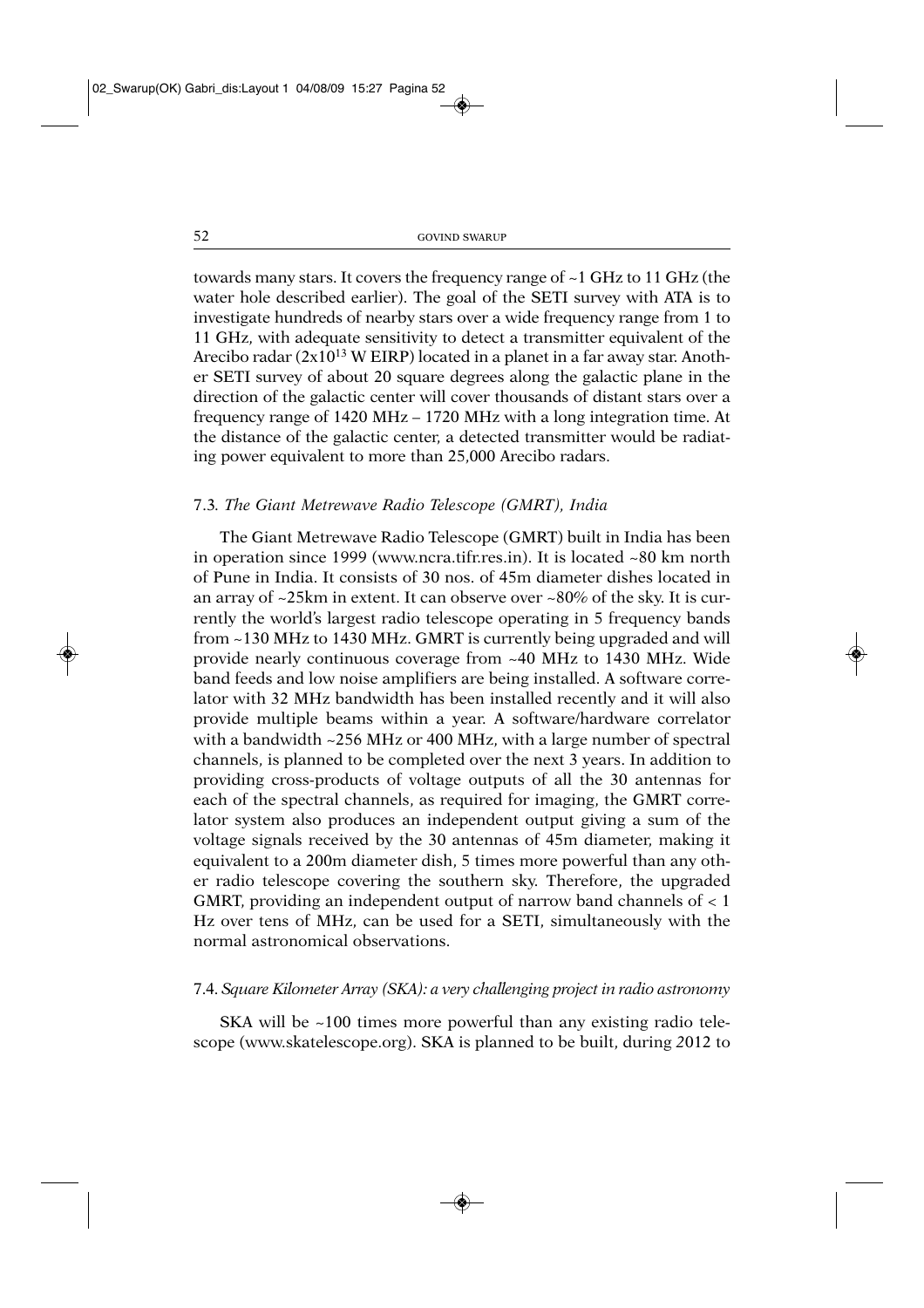2020, by 17 countries, including Australia, China, India, South Africa, UK, Netherlands, Italy, Canada, USA, Argentina and Brazil. It will have thousands of antennas to be located in an array of ~3000 km across. Already two independent pathfinders for the SKA are under construction in Australia and in South Africa for demonstrating technologies required for the SKA. SKA will be located in one of these two countries**.** It will be a very versatile instrument using advanced electronics. It is being designed to answer certain key questions, such as: ultra-strong field limit of relativistic gravity; origin of cosmic magnetism; galaxy evolution; epoch when first stars formed and also ETI. Over the next 20 years, the SKA will search towards millions of stars for any signals sent by an advanced civilization and also any leakage signals from their radars or fixed and mobile transmitters.

#### 8. OPTICAL SETI

It may be that an advanced civilization in our Galaxy may develop powerful lasers for interstellar communication. Considering the above possibility, searches have also been carried out recently using optical telescopes with receivers that are sensitive to pulses of very narrow time duration, of less than a millionth or a billionth of one second. However, atmospheric absorption and intergalactic dust may restrict communication over long distances.

# 9. SUMMARY

Extensive scientific work has been done over the last 150 years concerning evolution of life on our planet. Valuable insights are being obtained using modern tools in paleontology, biology, bio-chemistry, genetics, neurosciences, etc. The origin of life remains a scientific challenge. Mankind has made great progress over the last ~10000 years, particularly over the last few hundred years. What is our future? We must continue to ensure that our civilization becomes more peaceful? *Is human intelligence also subject to Darwinism?* Do advanced civilizations become altruistic in order to be peaceful and not destructive of their surroundings?